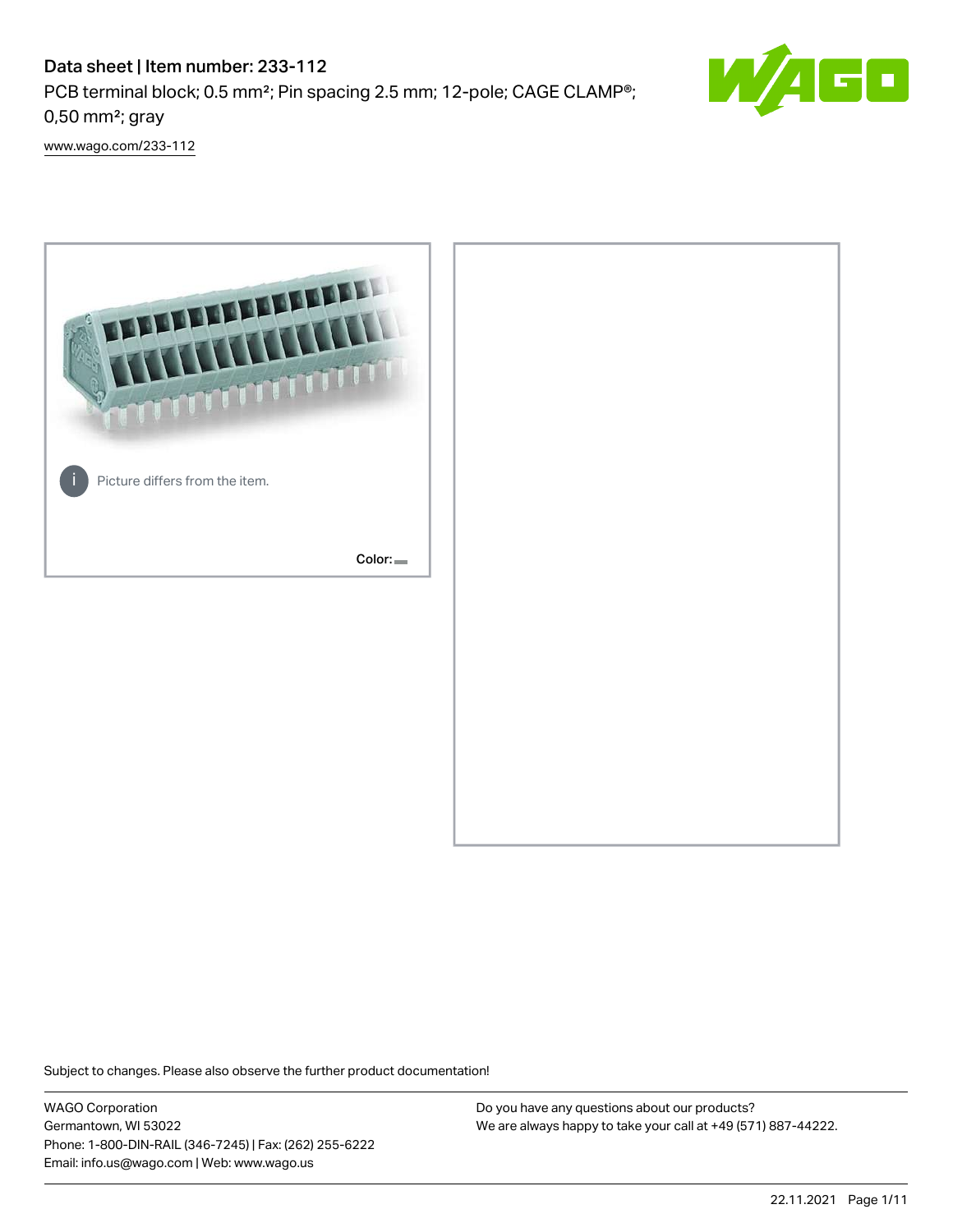

Dimensions in mm

 $L =$  (pole no. x pin spacing) + 2.3 mm

#### Item description

- Compact terminal strips with CAGE CLAMP<sup>®</sup> connection and screwdriver actuation parallel or perpendicular to conductor entry
- Double solder pins for high mechanical stability
- Custom color combinations

Subject to changes. Please also observe the further product documentation!

WAGO Corporation Germantown, WI 53022 Phone: 1-800-DIN-RAIL (346-7245) | Fax: (262) 255-6222 Email: info.us@wago.com | Web: www.wago.us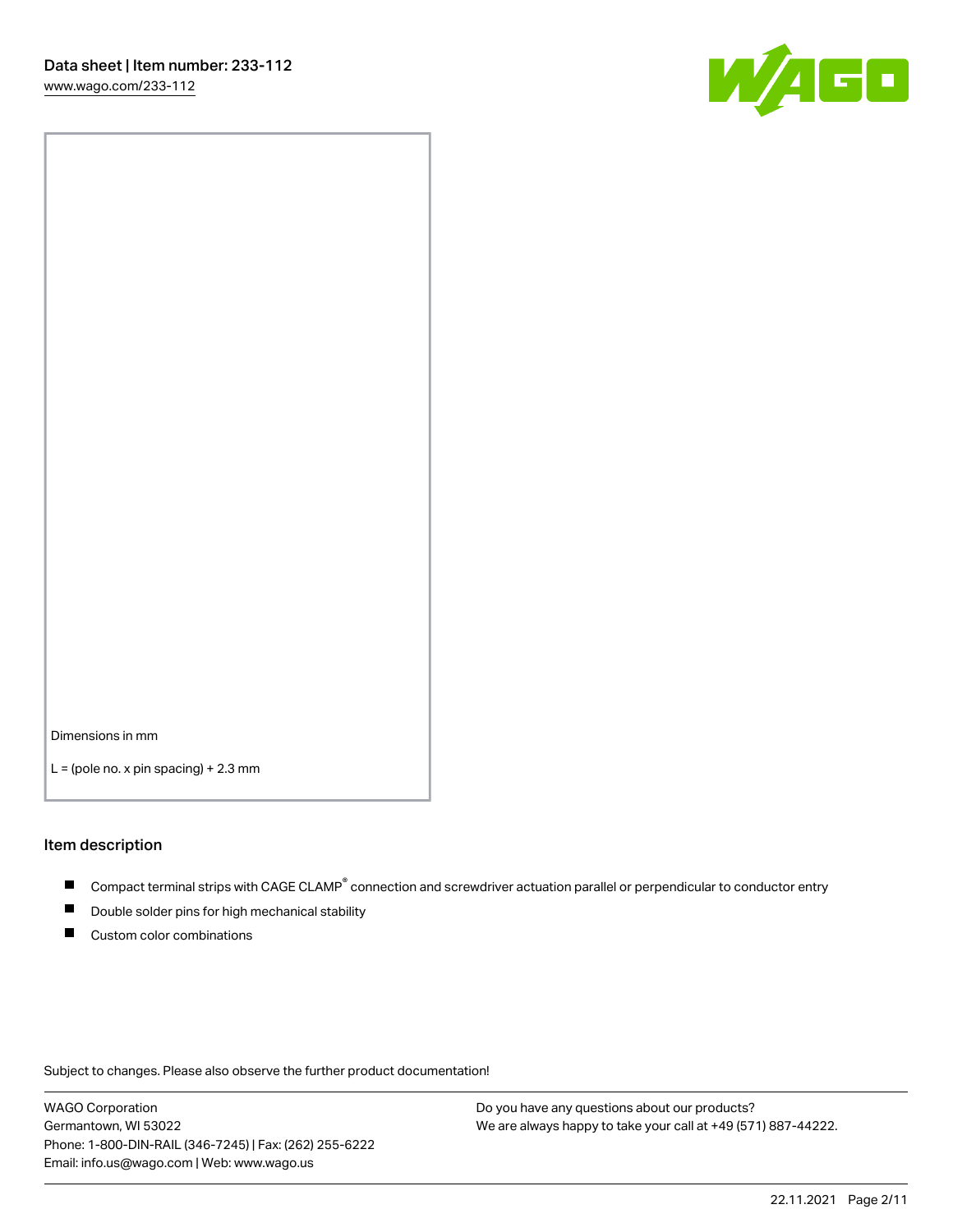

## Data Notes

| Variants: | Other pole numbers                                               |
|-----------|------------------------------------------------------------------|
|           | Other colors                                                     |
|           | Mixed-color PCB connector strips                                 |
|           | Direct marking                                                   |
|           | Other versions (or variants) can be requested from WAGO Sales or |
|           | configured at https://configurator.wago.com/                     |
|           |                                                                  |

# Electrical data

# IEC Approvals

| Ratings per                 | IEC/EN 60664-1                                                        |
|-----------------------------|-----------------------------------------------------------------------|
| Rated voltage (III / 3)     | 63 V                                                                  |
| Rated surge voltage (III/3) | $2.5$ kV                                                              |
| Rated voltage (III/2)       | 160 V                                                                 |
| Rated surge voltage (III/2) | $2.5$ kV                                                              |
| Nominal voltage (II/2)      | 320 V                                                                 |
| Rated surge voltage (II/2)  | $2.5$ kV                                                              |
| Rated current               | 6 A                                                                   |
| Legend (ratings)            | $(III / 2)$ $\triangle$ Overvoltage category III / Pollution degree 2 |

# UL Approvals

| Approvals per                  | <b>UL 1059</b> |
|--------------------------------|----------------|
| Rated voltage UL (Use Group B) | 150V           |
| Rated current UL (Use Group B) |                |

## CSA Approvals

| Approvals per                   | CSA   |
|---------------------------------|-------|
| Rated voltage CSA (Use Group B) | 150 V |
| Rated current CSA (Use Group B) |       |

# Connection data

| Total number of connection points |  |
|-----------------------------------|--|
| Total number of potentials        |  |
| Number of connection types        |  |

Subject to changes. Please also observe the further product documentation!

| <b>WAGO Corporation</b>                                | Do you have any questions about our products?                 |
|--------------------------------------------------------|---------------------------------------------------------------|
| Germantown, WI 53022                                   | We are always happy to take your call at +49 (571) 887-44222. |
| Phone: 1-800-DIN-RAIL (346-7245)   Fax: (262) 255-6222 |                                                               |
| Email: info.us@wago.com   Web: www.wago.us             |                                                               |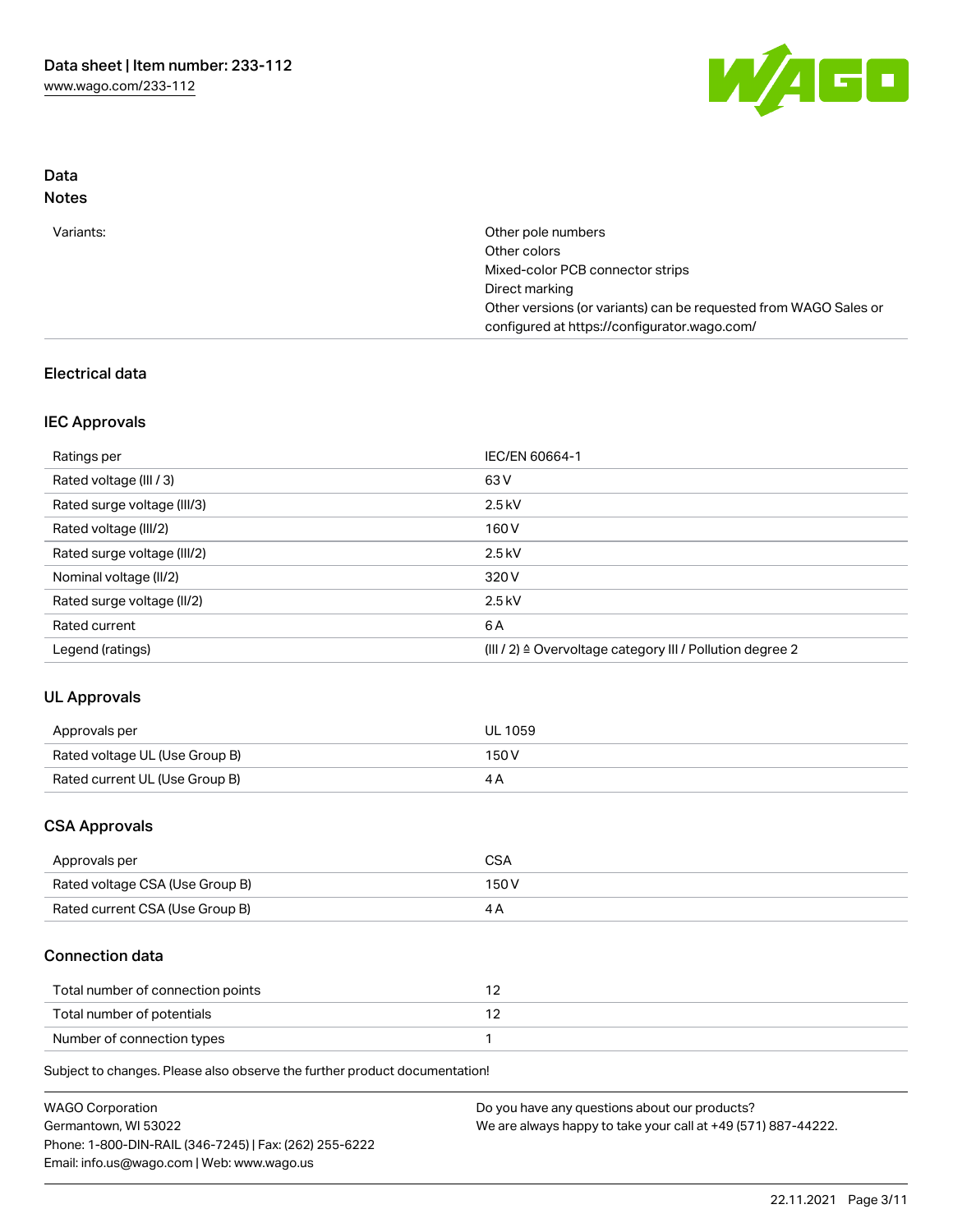[www.wago.com/233-112](http://www.wago.com/233-112)



Number of levels 1

## Connection 1

| Connection technology                             | CAGE CLAMP                                                                                                                                                                          |
|---------------------------------------------------|-------------------------------------------------------------------------------------------------------------------------------------------------------------------------------------|
| <b>Actuation type</b>                             | Operating tool                                                                                                                                                                      |
| Solid conductor                                   | $0.080.5$ mm <sup>2</sup> / 28  20 AWG                                                                                                                                              |
| Fine-stranded conductor                           | $0.080.5$ mm <sup>2</sup> / 28  20 AWG                                                                                                                                              |
| Fine-stranded conductor; with insulated ferrule   | $0.25 \text{ mm}^2$                                                                                                                                                                 |
| Fine-stranded conductor: with uninsulated ferrule | $0.25 \text{ mm}^2$                                                                                                                                                                 |
| Note (conductor cross-section)                    | Terminating 0.75 mm <sup>2</sup> /18 AWG conductors is possible; however<br>insulation diameter allows only every other clamping unit to be<br>terminated with this conductor size. |
| Strip length                                      | $56$ mm $/ 0.20.24$ inch                                                                                                                                                            |
| Conductor connection direction to PCB             | 30 <sup>°</sup>                                                                                                                                                                     |
| Number of poles                                   | 12                                                                                                                                                                                  |

# Physical data

| Pin spacing                          | 2.5 mm / 0.098 inch  |
|--------------------------------------|----------------------|
| Width                                | 32.3 mm / 1.272 inch |
| Height                               | 15.7 mm / 0.618 inch |
| Height from the surface              | 11.7 mm / 0.461 inch |
| Depth                                | 12.1 mm / 0.476 inch |
| Solder pin length                    | 4 mm                 |
| Solder pin dimensions                | $0.5 \times 0.75$ mm |
| Drilled hole diameter with tolerance | 1 1 $(+0.1)$ mm      |

# PCB contact

| PCB Contact                         | THT                                      |
|-------------------------------------|------------------------------------------|
| Solder pin arrangement              | over the entire terminal strip (in-line) |
| Number of solder pins per potential |                                          |

# Material data

| Color               | gray             |
|---------------------|------------------|
| Material group      |                  |
| Insulation material | Polyamide (PA66) |
|                     |                  |

Subject to changes. Please also observe the further product documentation!

| <b>WAGO Corporation</b>                                | Do you have any questions about our products?                 |
|--------------------------------------------------------|---------------------------------------------------------------|
| Germantown, WI 53022                                   | We are always happy to take your call at +49 (571) 887-44222. |
| Phone: 1-800-DIN-RAIL (346-7245)   Fax: (262) 255-6222 |                                                               |
| Email: info.us@wago.com   Web: www.wago.us             |                                                               |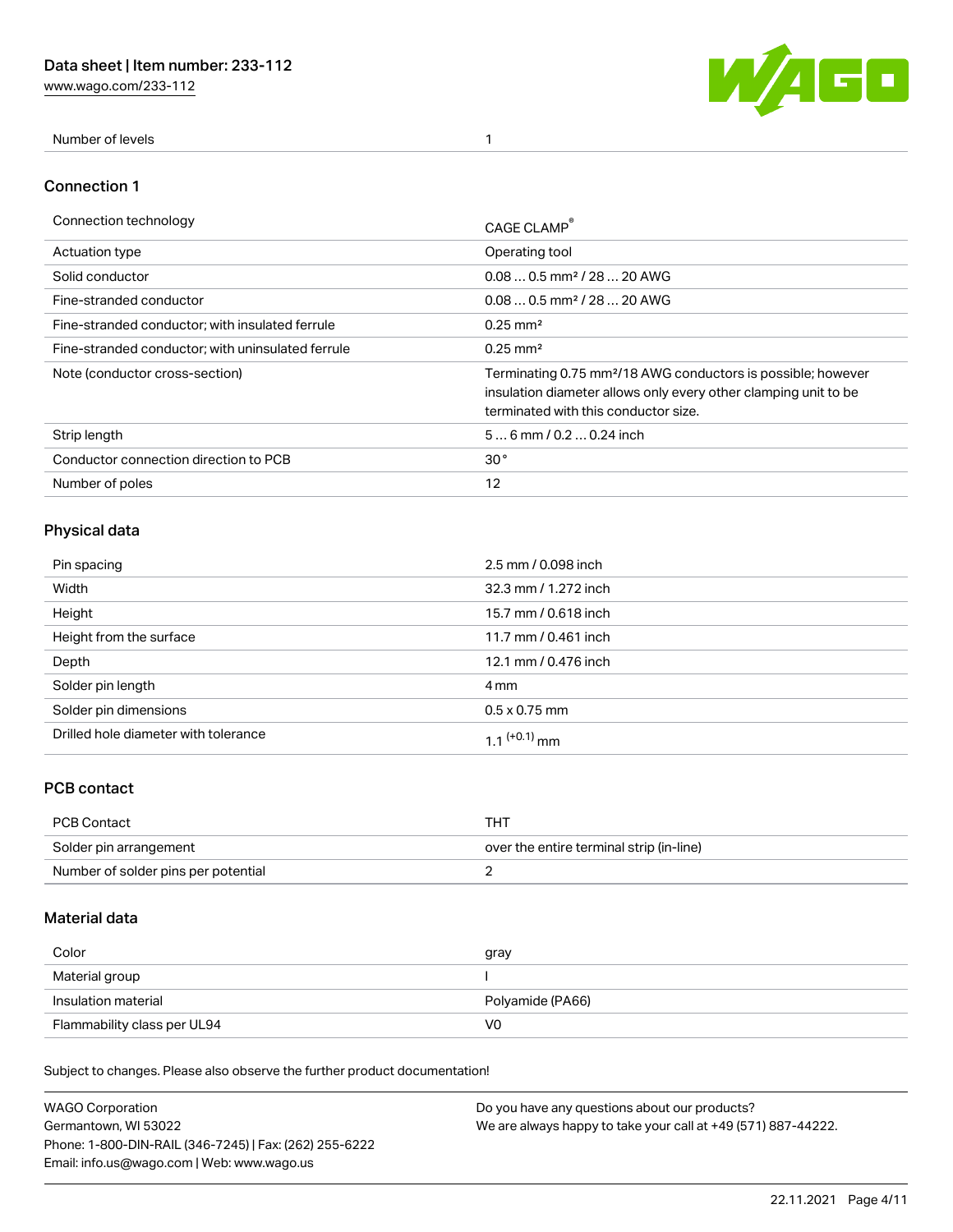[www.wago.com/233-112](http://www.wago.com/233-112)



| Clamping spring material | Chrome nickel spring steel (CrNi)       |
|--------------------------|-----------------------------------------|
| Contact material         | Electrolytic copper ( $E_{\text{Cu}}$ ) |
| Contact plating          | tin-plated                              |
| Fire load                | $0.052$ MJ                              |
| Weight                   | 4.1 <sub>g</sub>                        |

## Environmental requirements

| Limit temperature range | $-60+105 °C$ |
|-------------------------|--------------|
|-------------------------|--------------|

## Commercial data

| Product Group         | 4 (Printed Circuit) |
|-----------------------|---------------------|
| PU (SPU)              | 140 (35) Stück      |
| Packaging type        | box                 |
| Country of origin     | <b>CH</b>           |
| <b>GTIN</b>           | 4045454049263       |
| Customs tariff number | 8536904000          |

## Approvals / Certificates

### Country specific Approvals

| Logo                                                                       | Approval                                     | <b>Additional Approval Text</b> | Certificate<br>name       |  |  |
|----------------------------------------------------------------------------|----------------------------------------------|---------------------------------|---------------------------|--|--|
|                                                                            | <b>CCA</b><br>DEKRA Certification B.V.       | EN 60998                        | NTR <sub>NL</sub><br>6946 |  |  |
| EMA<br>EUR                                                                 | <b>CCA</b><br>DEKRA Certification B.V.       | EN 60998                        | 2153951.01                |  |  |
|                                                                            | <b>CCA</b><br>DEKRA Certification B.V.       | EN 60947-7-4                    | <b>NTRNL</b><br>7786      |  |  |
|                                                                            | <b>CSA</b><br>DEKRA Certification B.V.       | C22.2                           | 1465035                   |  |  |
|                                                                            | <b>KEMA/KEUR</b><br>DEKRA Certification B.V. | EN 60947-7-4                    | 71-111040                 |  |  |
| Subject to changes. Please also observe the further product documentation! |                                              |                                 |                           |  |  |

WAGO Corporation Germantown, WI 53022 Phone: 1-800-DIN-RAIL (346-7245) | Fax: (262) 255-6222 Email: info.us@wago.com | Web: www.wago.us

Do you have any questions about our products? We are always happy to take your call at +49 (571) 887-44222.

certificate in the contraction of the contraction of the contraction of the contraction of the contraction of the contraction of the contraction of the contraction of the contraction of the contraction of the contraction o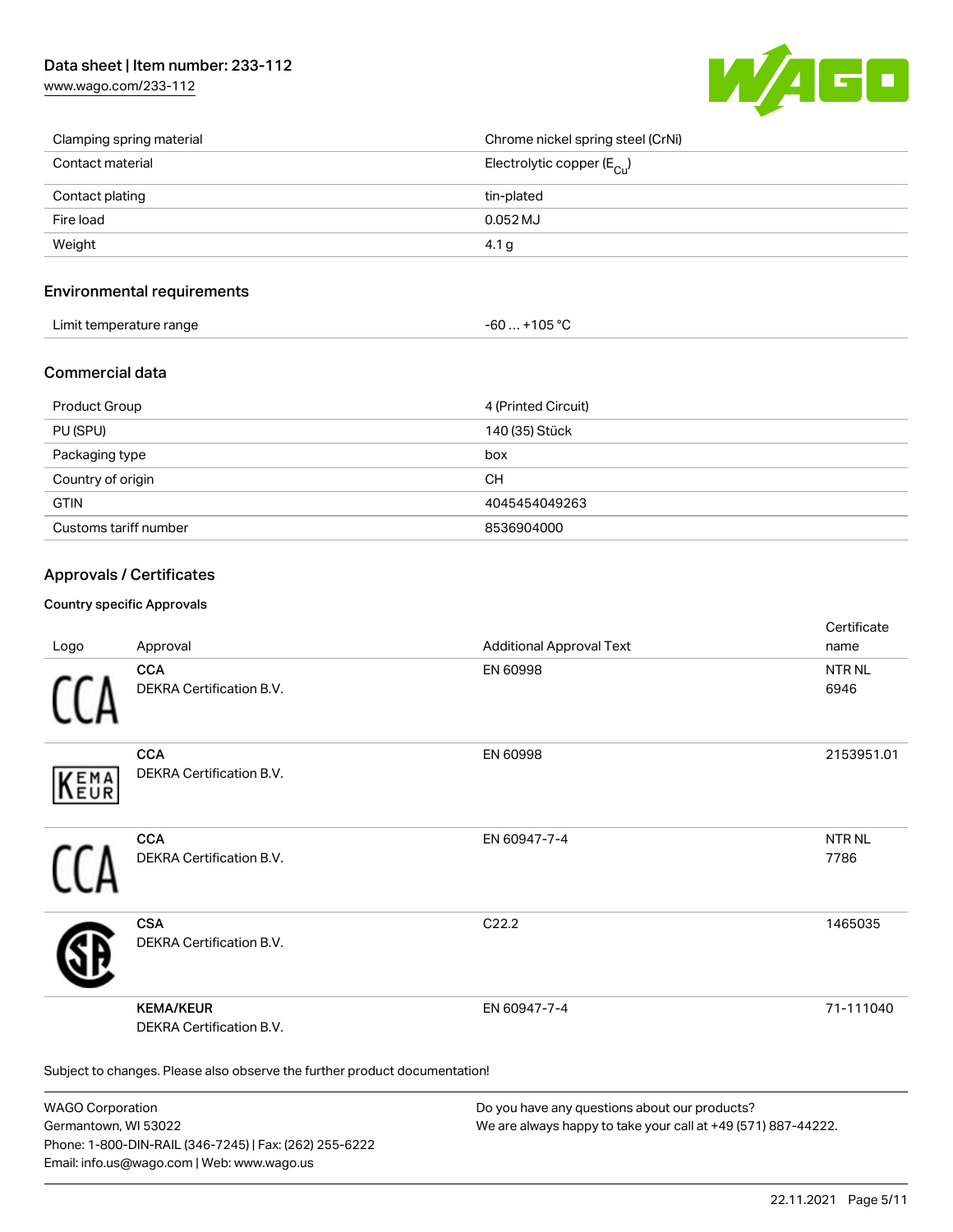



#### Ship Approvals

| Logo | Approval                                                | <b>Additional Approval Text</b> | Certificate<br>name               |
|------|---------------------------------------------------------|---------------------------------|-----------------------------------|
| ABS. | <b>ABS</b><br>American Bureau of Shipping               |                                 | $19-$<br>HG1869876-<br><b>PDA</b> |
|      | <b>DNV GL</b><br>Det Norske Veritas, Germanischer Lloyd | -                               | TAE000016Z                        |

#### UL-Approvals

|      |                               |                          | Certificate |
|------|-------------------------------|--------------------------|-------------|
| Logo | Approval                      | Additional Approval Text | name        |
|      | UL                            | <b>UL 1059</b>           | E45172      |
| J    | UL International Germany GmbH |                          |             |

## Optional accessories

| Ferrule        |                                                                                                    |                      |  |
|----------------|----------------------------------------------------------------------------------------------------|----------------------|--|
|                | Item no.: 216-131                                                                                  | www.wago.com/216-131 |  |
|                | Ferrule; Sleeve for 0.25 mm <sup>2</sup> / AWG 24; uninsulated; electro-tin plated; silver-colored |                      |  |
|                | Item no.: 216-151                                                                                  |                      |  |
|                | Ferrule; Sleeve for 0.25 mm <sup>2</sup> / AWG 24; uninsulated; electro-tin plated                 | www.wago.com/216-151 |  |
|                | Item no.: 216-301                                                                                  |                      |  |
|                | Ferrule; Sleeve for 0.25 mm <sup>2</sup> / AWG 24; insulated; electro-tin plated; yellow           | www.wago.com/216-301 |  |
|                | Item no.: 216-321                                                                                  |                      |  |
|                | Ferrule; Sleeve for 0.25 mm <sup>2</sup> / AWG 24; insulated; electro-tin plated; yellow           | www.wago.com/216-321 |  |
| <b>Tools</b>   |                                                                                                    |                      |  |
| Operating tool |                                                                                                    |                      |  |
|                | Item no.: 210-648                                                                                  |                      |  |
|                | Operating tool; Blade: 2.5 x 0.4 mm; with a partially insulated shaft; angled; short               | www.wago.com/210-648 |  |
|                | Item no.: 210-647                                                                                  |                      |  |
|                | Operating tool; Blade: 2.5 x 0.4 mm; with a partially insulated shaft; multicoloured               | www.wago.com/210-647 |  |

WAGO Corporation Germantown, WI 53022 Phone: 1-800-DIN-RAIL (346-7245) | Fax: (262) 255-6222 Email: info.us@wago.com | Web: www.wago.us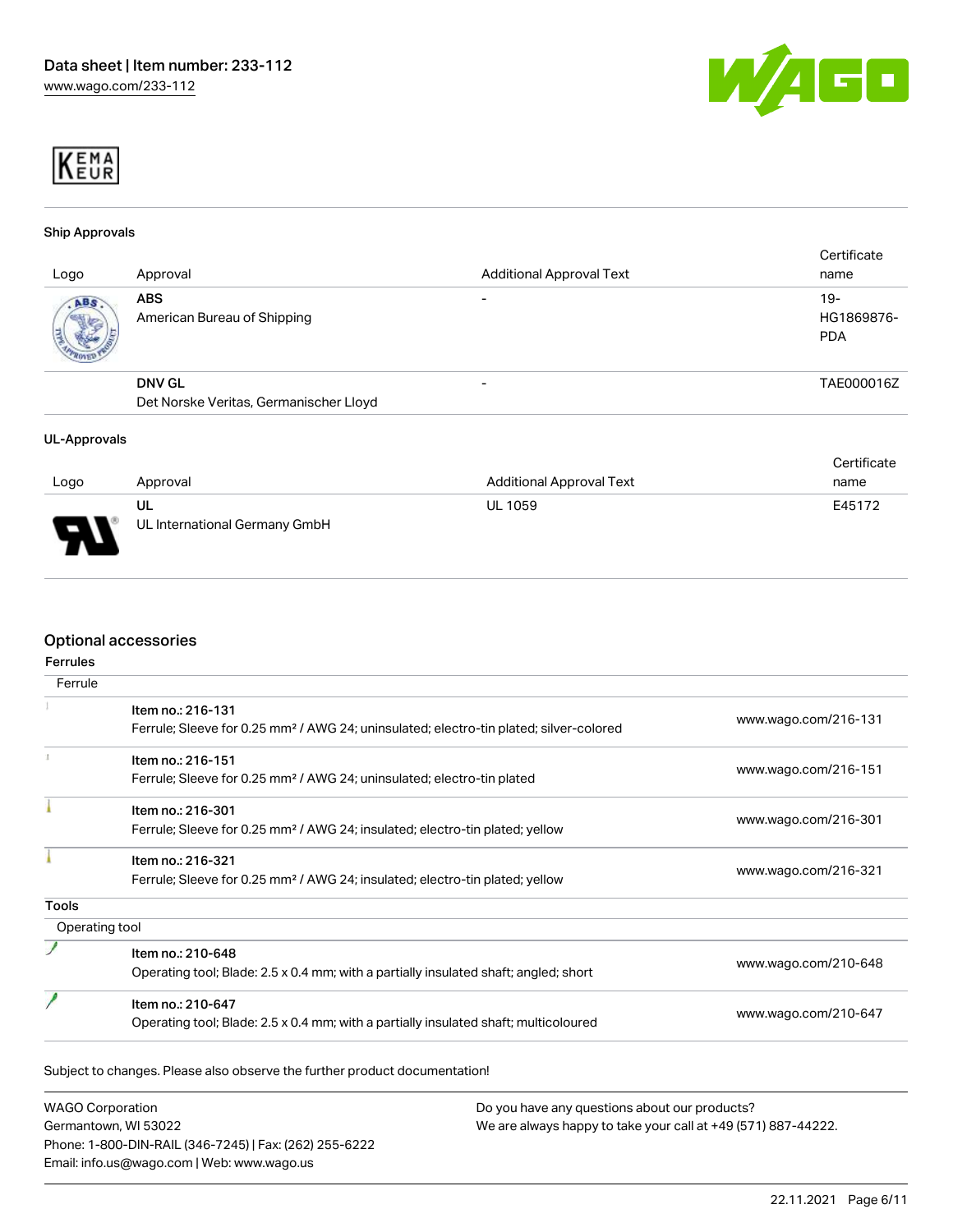Phone: 1-800-DIN-RAIL (346-7245) | Fax: (262) 255-6222

Email: info.us@wago.com | Web: www.wago.us

[www.wago.com/233-112](http://www.wago.com/233-112)

| <b>TA</b><br>- 17<br>$\mathbf{A}$ r | <u>a sa </u> |  |
|-------------------------------------|--------------|--|
|                                     |              |  |
|                                     |              |  |

|                                                 | Item no.: 210-719<br>Operating tool; Blade: 2.5 x 0.4 mm; with a partially insulated shaft              |                                                               |          | www.wago.com/210-719 |
|-------------------------------------------------|---------------------------------------------------------------------------------------------------------|---------------------------------------------------------------|----------|----------------------|
|                                                 | Item no.: 233-332                                                                                       |                                                               |          |                      |
|                                                 | Operating tool; made of insulating material; white                                                      |                                                               |          | www.wago.com/233-332 |
|                                                 | Item no.: 233-331                                                                                       |                                                               |          |                      |
|                                                 | Operating tool; insulated; yellow                                                                       |                                                               |          | www.wago.com/233-331 |
|                                                 | Item no.: 233-335                                                                                       |                                                               |          | www.wago.com/233-335 |
|                                                 | Operating tool; yellow                                                                                  |                                                               |          |                      |
|                                                 | Marking accessories                                                                                     |                                                               |          |                      |
| Marking strip                                   |                                                                                                         |                                                               |          |                      |
|                                                 | Item no.: 210-331/250-207                                                                               |                                                               |          |                      |
|                                                 | Marking strips; as a DIN A4 sheet; MARKED; 1-48 (100x); Height of marker strip: 2.3 mm/0.091 in; Strip  |                                                               |          | www.wago.com/210-331 |
|                                                 | length 182 mm; Horizontal marking; Self-adhesive; white                                                 |                                                               | /250-207 |                      |
|                                                 | Item no.: 210-331/250-202                                                                               |                                                               |          |                      |
|                                                 | Marking strips; as a DIN A4 sheet; MARKED; 1-16 (400x); Height of marker strip: 2.3 mm/0.091 in; Strip  |                                                               |          | www.wago.com/210-331 |
|                                                 | length 182 mm; Horizontal marking; Self-adhesive; white                                                 |                                                               | /250-202 |                      |
|                                                 | Item no.: 210-331/254-204                                                                               |                                                               |          |                      |
|                                                 | Marking strips; as a DIN A4 sheet; MARKED; 17-32 (400x); Height of marker strip: 2.3 mm/0.091 in; Strip |                                                               |          | www.wago.com/210-331 |
|                                                 | length 182 mm; Horizontal marking; Self-adhesive; white                                                 |                                                               | /254-204 |                      |
|                                                 | Item no.: 210-331/250-204                                                                               |                                                               |          |                      |
|                                                 | Marking strips; as a DIN A4 sheet; MARKED; 17-32 (400x); Height of marker strip: 2.3 mm/0.091 in; Strip |                                                               |          | www.wago.com/210-331 |
|                                                 | length 182 mm; Horizontal marking; Self-adhesive; white                                                 |                                                               | /250-204 |                      |
|                                                 | Item no.: 210-331/254-206                                                                               |                                                               |          |                      |
|                                                 | Marking strips; as a DIN A4 sheet; MARKED; 33-48 (400x); Height of marker strip: 2.3 mm/0.091 in; Strip |                                                               |          | www.wago.com/210-331 |
|                                                 | length 182 mm; Horizontal marking; Self-adhesive; white                                                 |                                                               | /254-206 |                      |
|                                                 | Item no.: 210-331/250-206                                                                               |                                                               |          |                      |
|                                                 | Marking strips; as a DIN A4 sheet; MARKED; 33-48 (400x); Height of marker strip: 2.3 mm/0.091 in; Strip |                                                               |          | www.wago.com/210-331 |
|                                                 | length 182 mm; Horizontal marking; Self-adhesive; white                                                 |                                                               | /250-206 |                      |
|                                                 | Item no.: 210-331/254-202                                                                               |                                                               |          |                      |
|                                                 | Marking strips; as a DIN A4 sheet; MARKED; 1-16 (400x); Height of marker strip: 2.3 mm/0.091 in; Strip  |                                                               |          | www.wago.com/210-331 |
|                                                 | length 182 mm; Horizontal marking; Self-adhesive; white                                                 |                                                               | /254-202 |                      |
|                                                 | Item no.: 210-331/254-207                                                                               |                                                               |          |                      |
|                                                 | Marking strips; as a DIN A4 sheet; MARKED; 1-48 (100x); Height of marker strip: 2.3 mm/0.091 in; Strip  |                                                               |          | www.wago.com/210-331 |
|                                                 | length 182 mm; Horizontal marking; Self-adhesive; white                                                 |                                                               | /254-207 |                      |
|                                                 |                                                                                                         |                                                               |          |                      |
| <b>Downloads</b>                                |                                                                                                         |                                                               |          |                      |
|                                                 | <b>Documentation</b>                                                                                    |                                                               |          |                      |
|                                                 | <b>Additional Information</b>                                                                           |                                                               |          |                      |
|                                                 | Technical explanations                                                                                  | 2019 Apr 3                                                    | pdf      | Download             |
|                                                 | Subject to changes. Please also observe the further product documentation!                              |                                                               |          |                      |
|                                                 |                                                                                                         | Do you have any questions about our products?                 |          |                      |
| <b>WAGO Corporation</b><br>Germantown, WI 53022 |                                                                                                         | We are always happy to take your call at +49 (571) 887-44222. |          |                      |
|                                                 |                                                                                                         |                                                               |          |                      |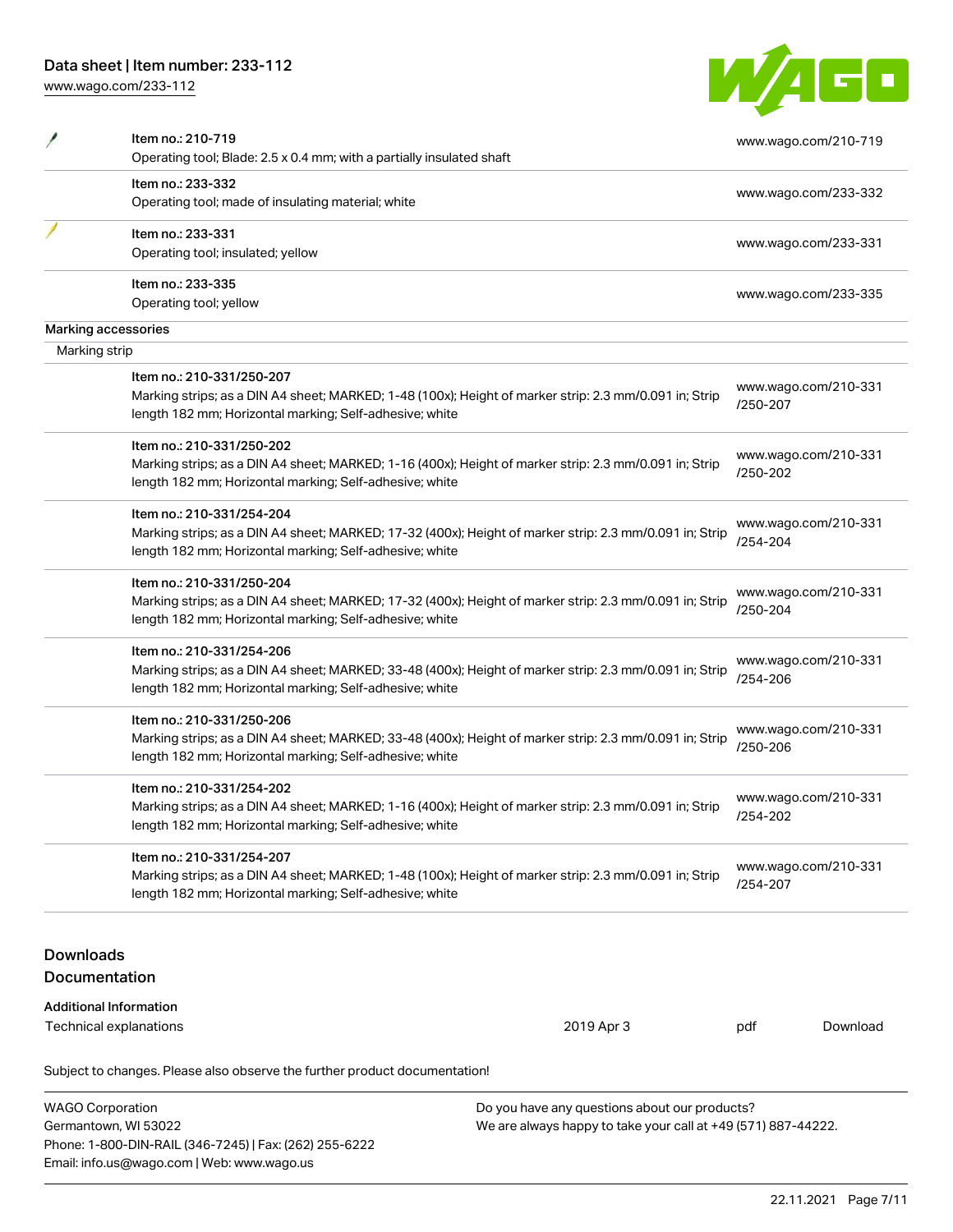

|                                                                                                                                                                        | 2.0 MB          |          |
|------------------------------------------------------------------------------------------------------------------------------------------------------------------------|-----------------|----------|
|                                                                                                                                                                        | pdf<br>125.0 kB | Download |
| <b>CAD files</b>                                                                                                                                                       |                 |          |
| CAD data                                                                                                                                                               |                 |          |
|                                                                                                                                                                        |                 |          |
| 2D/3D Models 233-112                                                                                                                                                   | <b>URL</b>      | Download |
| <b>PCB Design</b>                                                                                                                                                      |                 |          |
| Symbol and Footprint 233-112                                                                                                                                           | <b>URL</b>      | Download |
| CAx data for your PCB design, consisting of "schematic symbols and PCB footprints",<br>allow easy integration of the WAGO component into your development environment. |                 |          |
| Supported formats:                                                                                                                                                     |                 |          |
| <b>The Second Second</b><br>Accel EDA 14 & 15                                                                                                                          |                 |          |
| H.<br>Altium 6 to current version                                                                                                                                      |                 |          |
| ш<br>Cadence Allegro                                                                                                                                                   |                 |          |
| <b>I</b><br>DesignSpark                                                                                                                                                |                 |          |
| Eagle Libraries                                                                                                                                                        |                 |          |
| ш<br>KiCad                                                                                                                                                             |                 |          |
| Mentor Graphics BoardStation                                                                                                                                           |                 |          |
| ш<br>Mentor Graphics Design Architect                                                                                                                                  |                 |          |
| Mentor Graphics Design Expedition 99 and 2000<br>ш                                                                                                                     |                 |          |
| п<br>OrCAD 9.X PCB and Capture                                                                                                                                         |                 |          |
| PADS PowerPCB 3, 3.5, 4.X, and 5.X<br><b>I</b>                                                                                                                         |                 |          |
| PADS PowerPCB and PowerLogic 3.0                                                                                                                                       |                 |          |
| PCAD 2000, 2001, 2002, 2004, and 2006                                                                                                                                  |                 |          |
| Pulsonix 8.5 or newer                                                                                                                                                  |                 |          |
| <b>STL</b>                                                                                                                                                             |                 |          |
| 3D STEP                                                                                                                                                                |                 |          |
| <b>TARGET 3001!</b>                                                                                                                                                    |                 |          |
| a pro<br>View Logic ViewDraw                                                                                                                                           |                 |          |
| <b>I</b><br>Quadcept                                                                                                                                                   |                 |          |
| Zuken CadStar 3 and 4<br><b>I</b>                                                                                                                                      |                 |          |
| ш<br>Zuken CR-5000 and CR-8000                                                                                                                                         |                 |          |
| PCB Component Libraries (EDA), PCB CAD Library Ultra Librarian                                                                                                         |                 |          |
| Subject to changes. Please also observe the further product documentation!                                                                                             |                 |          |
|                                                                                                                                                                        |                 |          |

WAGO Corporation Germantown, WI 53022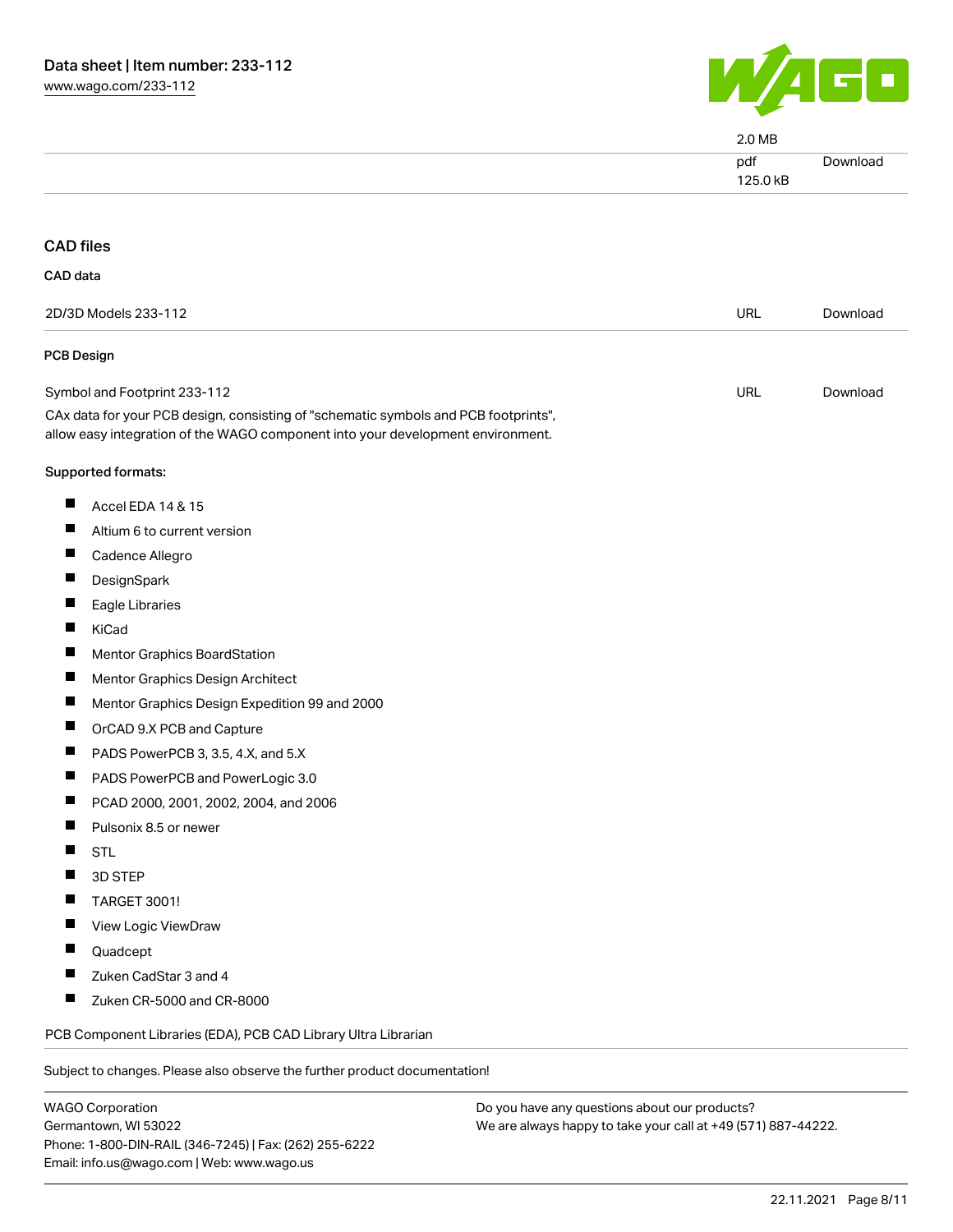

| CAE data                                                                                                                        |            |          |
|---------------------------------------------------------------------------------------------------------------------------------|------------|----------|
| ZUKEN Portal 233-112                                                                                                            | URL        | Download |
| EPLAN Data Portal 233-112                                                                                                       | URL        | Download |
| <b>Environmental Product Compliance</b>                                                                                         |            |          |
| <b>Compliance Search</b>                                                                                                        |            |          |
| Environmental Product Compliance 233-112                                                                                        | <b>URL</b> | Download |
| PCB terminal block; 0.5 mm <sup>2</sup> ; Pin spacing 2.5 mm; 12-pole; CAGE CLAMP <sup>®</sup> ; 0,50 mm <sup>2</sup> ;<br>gray |            |          |

## Installation Notes

#### Conductor termination



Inserting a conductor via 3.5 mm screwdriver.

Screwdriver actuation parallel to conductor entry



Inserting a conductor via 3.5 mm<br>Inserting a conductor via operating tool. screwdriver.

Screwdriver actuation perpendicular to conductor entry



Subject to changes. Please also observe the further product documentation!

WAGO Corporation Germantown, WI 53022 Phone: 1-800-DIN-RAIL (346-7245) | Fax: (262) 255-6222 Email: info.us@wago.com | Web: www.wago.us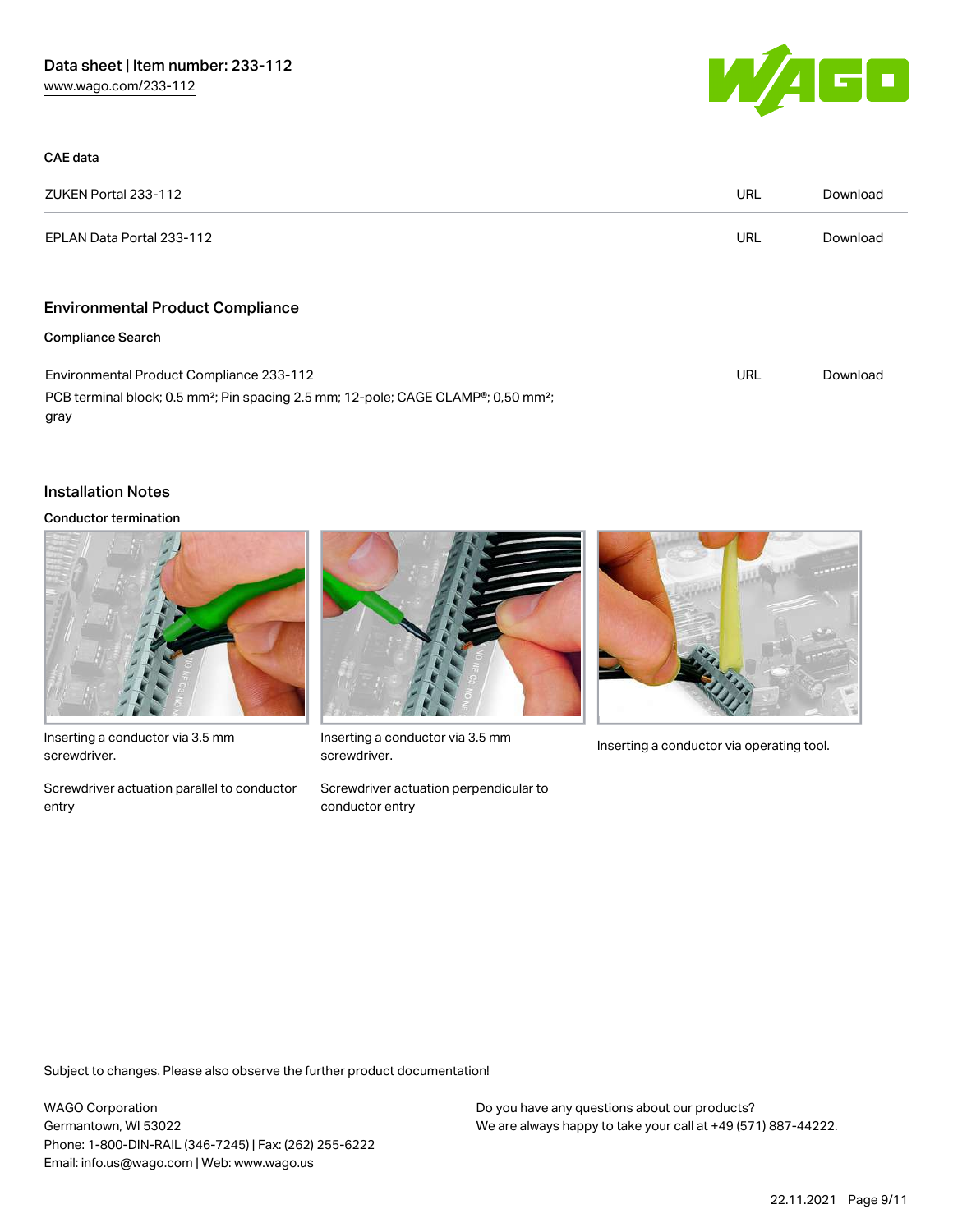# Data sheet | Item number: 233-112

[www.wago.com/233-112](http://www.wago.com/233-112)





Compared to standard screwdrivers, these operating tools are far more convenient for wiring PCB terminal strips at factory.

Installation



PCB Terminal Strips placed behind each other save space – staggering them by half the pin spacing simplifies subsequent wiring of the first row.

Installation

Subject to changes. Please also observe the further product documentation!

WAGO Corporation Germantown, WI 53022 Phone: 1-800-DIN-RAIL (346-7245) | Fax: (262) 255-6222 Email: info.us@wago.com | Web: www.wago.us